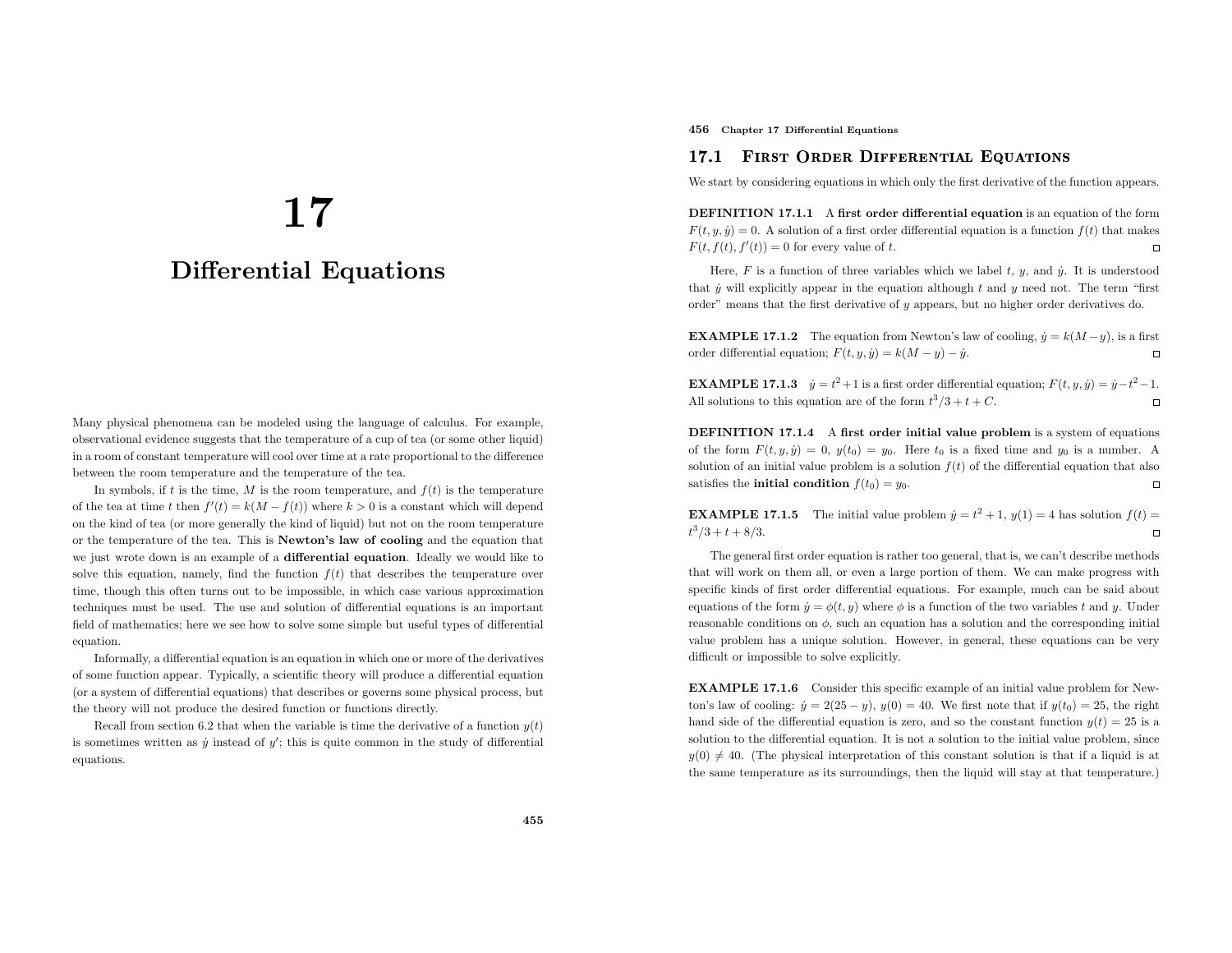#### 17.1 First Order Differential Equations <sup>457</sup>

So long as  $y$  is not 25, we can rewrite the differential equation as

$$
\frac{dy}{dt} \frac{1}{25 - y} = 2
$$

$$
\frac{1}{25 - y} dy = 2 dt,
$$

so

$$
\int \frac{1}{25-y} \, dy = \int 2 \, dt,
$$

that is, the two anti-derivatives must be the same except for <sup>a</sup> constant difference. We cancalculate these anti-derivatives and rearrange the results:

$$
\int \frac{1}{25 - y} dy = \int 2 dt
$$
  
\n(-1) ln |25 - y| = 2t + C<sub>0</sub>  
\nln |25 - y| = -2t - C<sub>0</sub> = -2t + C  
\n|25 - y| = e<sup>-2t+C</sup> = e<sup>-2t</sup>e<sup>C</sup>  
\ny - 25 = \pm e<sup>C</sup>e<sup>-2t</sup>  
\ny = 25 \pm e<sup>C</sup>e<sup>-2t</sup> = 25 + Ae<sup>-2t</sup>.

Here  $A = \pm e^C = \pm e^{-C_0}$  is some non-zero constant. Since we want  $y(0) = 40$ , we substitute and solve for A:

$$
40 = 25 + Ae^0
$$
  

$$
15 = A,
$$

and so  $y = 25 + 15e^{-2t}$  is a solution to the initial value problem. Note that y is never 25, so this makes sense for all values of t. However, if we allow  $A = 0$  we get the solution  $y = 25$  to the differential equation, which would be the solution to the initial value problem if we were to require  $y(0) = 25$ . Thus,  $y = 25 + Ae^{-2t}$  describes all solutions to the differential equation  $\dot{y} = 2(25 - y)$ , and all solutions to the associated initial value problems.  $\Box$ 

Why could we solve this problem? Our solution depended on rewriting the equationso that all instances of  $y$  were on one side of the equation and all instances of  $t$  were on the other; of course, in this case the only t was originally hidden, since we didn't write  $dy/dt$ in the original equation. This is not required, however.

### 458 Chapter <sup>17</sup> Differential Equations

**EXAMPLE 17.1.7** Solve the differential equation  $\dot{y} = 2t(25 - y)$ . This is almost identical to the previous example. As before,  $y(t) = 25$  is a solution. If  $y \neq 25$ ,

$$
\int \frac{1}{25 - y} dy = \int 2t dt
$$
  
\n(-1) ln |25 - y| = t<sup>2</sup> + C<sub>0</sub>  
\nln |25 - y| = -t<sup>2</sup> - C<sub>0</sub> = -t<sup>2</sup> + C  
\n|25 - y| = e<sup>-t<sup>2</sup>+C</sup> = e<sup>-t<sup>2</sup></sup>e<sup>C</sup>  
\ny - 25 = \pm e<sup>C</sup>e<sup>-t<sup>2</sup></sup>  
\ny = 25 \pm e<sup>C</sup>e<sup>-t<sup>2</sup></sup> = 25 + Ae<sup>-t<sup>2</sup></sup>.

As before, all solutions are represented by  $y = 25 + Ae^{-t^2}$ , allowing A to be zero.  $\Box$ 

**DEFINITION 17.1.8** A first order differential equation is **separable** if it can be written in the form  $\dot{y} = f(t)g(y)$ .

As in the examples, we can attempt to solve <sup>a</sup> separable equation by converting to the form

$$
\int \frac{1}{g(y)} dy = \int f(t) dt.
$$

This technique is called separation of variables. The simplest (in principle) sort of separable equation is one in which  $g(y) = 1$ , in which case we attempt to solve

$$
\int 1 dy = \int f(t) dt.
$$

We can do this if we can find an anti-derivative of  $f(t)$ .

Also as we have seen so far, <sup>a</sup> differential equation typically has an infinite number of solutions. Ideally, but certainly not always, <sup>a</sup> corresponding initial value problem will have just one solution. <sup>A</sup> solution in which there are no unknown constants remaining is called <sup>a</sup> particular solution.

The general approach to separable equations is this: Suppose we wish to solve  $\dot{y} =$  $f(t)g(y)$  where f and g are continuous functions. If  $g(a) = 0$  for some a then  $y(t) = a$ is a constant solution of the equation, since in this case  $\dot{y} = 0 = f(t)g(a)$ . For example,  $\dot{y} = y^2 - 1$  has constant solutions  $y(t) = 1$  and  $y(t) = -1$ .

To find the nonconstant solutions, we note that the function  $1/g(y)$  is continuous where  $g \neq 0$ , so  $1/g$  has an antiderivative G. Let F be an antiderivative of f. Now we write

$$
G(y) = \int \frac{1}{g(y)} \, dy = \int f(t) \, dt = F(t) + C,
$$

so  $G(y) = F(t) + C$ . Now we solve this equation for y.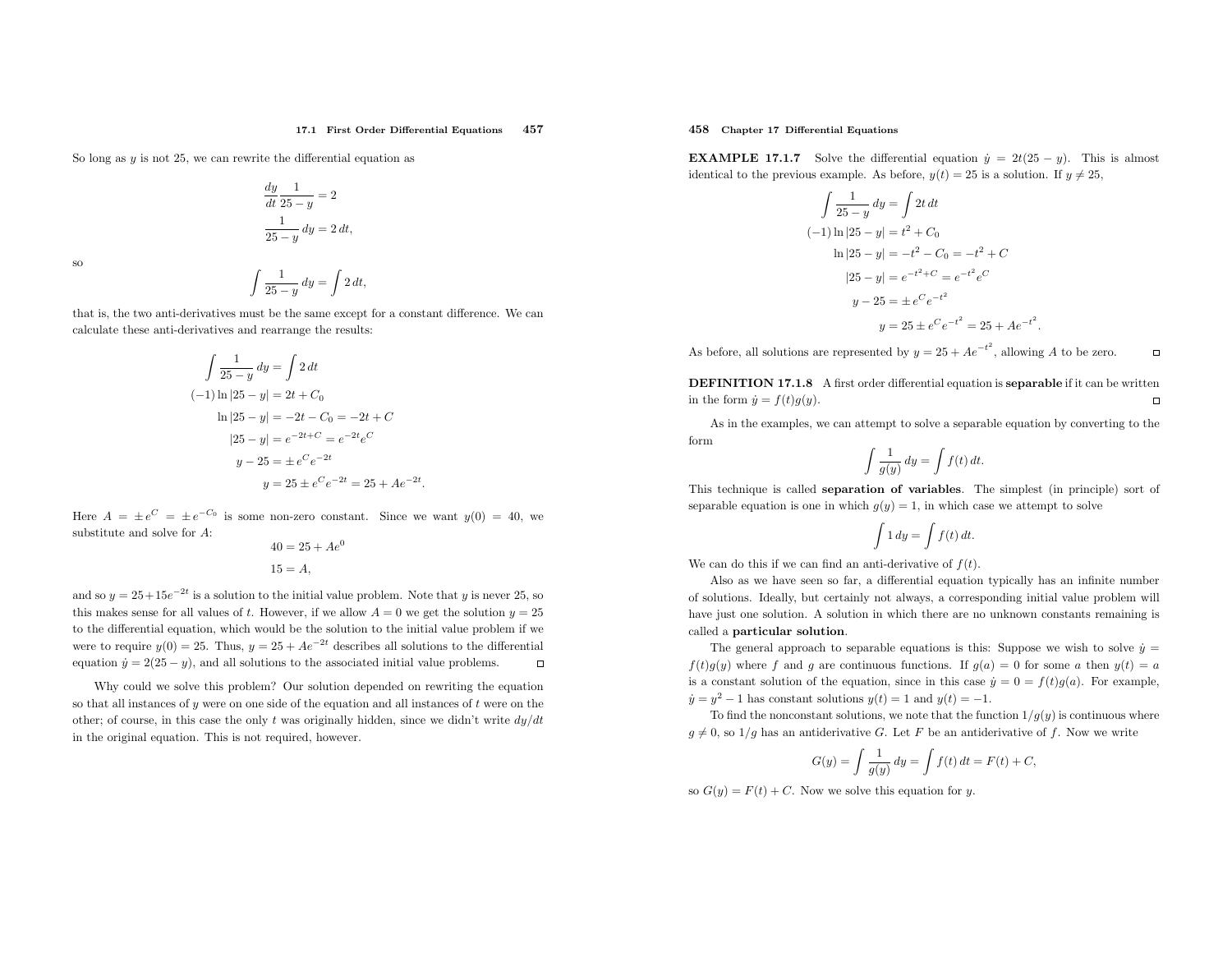#### 17.1 First Order Differential Equations 459

Of course, there are <sup>a</sup> few <sup>p</sup>laces this ideal description could go wrong: we need to be able to find the antiderivatives  $G$  and  $F$ , and we need to solve the final equation for  $y$ . The upshot is that the solutions to the original differential equation are the constant solutions, if any, and all functions y that satisfy  $G(y) = F(t) + C$ .

**EXAMPLE 17.1.9** Consider the differential equation  $\dot{y} = ky$ . When  $k > 0$ , this describes certain simple cases of population growth: it says that the change in the population y is proportional to the population. The underlying assumption is that each organism in the current population reproduces at <sup>a</sup> fixed rate, so the larger the population the more new organisms are produced. While this is too simple to model most real populations, it is useful in some cases over a limited time. When  $k < 0$ , the differential equation describes <sup>a</sup> quantity that decreases in proportion to the current value; this can be used to model radioactive decay.

The constant solution is  $y(t) = 0$ ; of course this will not be the solution to any interesting initial value problem. For the non-constant solutions, we proceed much as before:

$$
\int \frac{1}{y} dy = \int k dt
$$

$$
\ln|y| = kt + C
$$

$$
|y| = e^{kt} e^{C}
$$

$$
y = \pm e^{C} e^{kt}
$$

$$
y = Ae^{kt}.
$$

Again, if we allow  $A = 0$  this includes the constant solution, and we can simply say that  $y = Ae^{kt}$  is the general solution. With an initial value we can easily solve for A to get the solution of the initial value problem. In particular, if the initial value is <sup>g</sup>iven for time  $t = 0$ ,  $y(0) = y_0$ , then  $A = y_0$  and the solution is  $y = y_0 e^{kt}$ .  $\Box$ 

#### Exercises 17.1.

- 1. Which of the following equations are separable?
	- a.  $\dot{y} = \sin(ty)$ **b.**  $\dot{y} = e^t e^y$ c.  $y\dot{y} = t$ **d.**  $\dot{y} = (t^3 - t) \arcsin(y)$ **e.**  $\dot{y} = t^2 \ln y + 4t^3 \ln y$
- **2.** Solve  $\dot{y} = 1/(1+t^2)$ .  $\Rightarrow$
- **3.** Solve the initial value problem  $\dot{y} = t^n$  with  $y(0) = 1$  and  $n \geq 0$ .  $\Rightarrow$
- 4. Solve  $\dot{y} = \ln t$ .  $\Rightarrow$

#### 460 Chapter <sup>17</sup> Differential Equations

- **5.** Identify the constant solutions (if any) of  $\dot{y} = t \sin y$ .  $\Rightarrow$
- **6.** Identify the constant solutions (if any) of  $\dot{y} = te^y$ .  $\Rightarrow$
- 7. Solve  $\dot{y} = t/y$ .  $\Rightarrow$
- 8. Solve  $\dot{y} = y^2 1. \Rightarrow$
- 9. Solve  $\dot{y} = t/(y^3 5)$ . You may leave your solution in implicit form: that is, you may stop once you have done the integration, without solving for  $y \Rightarrow$
- **10.** Find a non-constant solution of the initial value problem  $\dot{y} = y^{1/3}$ ,  $y(0) = 0$ , using separation of exception of the initial value of exception of the initial value of the constant of variables. Note that the constant function  $y(t) = 0$  also solves the initial value problem. This shows that an initial value problem can have more than one solution.  $\Rightarrow$
- 11. Solve the equation for Newton's law of cooling leaving M and k unknown.  $\Rightarrow$
- 12. After 10 minutes in Jean-Luc's room, his tea has cooled to  $40^{\circ}$  Celsius from  $100^{\circ}$  Celsius. The room temperature is 25<sup>°</sup> Celsius. How much longer will it take to cool to 35<sup>°?</sup>
- 13. Solve the logistic equation  $y = ky(M-y)$ . (This is a somewhat more reasonable population with the contract of the population of the contract of the contract of the contract of the contract of the contract of the contract model in most cases than the simpler  $\dot{y} = ky$ .) Sketch the graph of the solution to this equation when  $M = 1000, k = 0.002, y(0) = 1. \Rightarrow$
- **14.** Suppose that  $\dot{y} = ky$ ,  $y(0) = 2$ , and  $\dot{y}(0) = 3$ . What is  $y$ ?
- 15. A radioactive substance obeys the equation  $\dot{y} = ky$  where  $k < 0$  and y is the mass of the mass of the mass of the mass of the mass of the mass of the mass of the mass of the mass of the mass of the mass of the mass o substance at time t. Suppose that initially, the mass of the substance is  $y(0) = M > 0$ . At the substance is  $y(0) = M > 0$ . what time does half of the mass remain? (This is known as the half life. Note that the half life depends on k but not on  $M$ .)  $\Rightarrow$
- 16. Bismuth-210 has <sup>a</sup> half life of five days. If there is initially <sup>600</sup> milligrams, how much is left after 6 days? When will there be only 2 milligrams left?  $\Rightarrow$
- 17. The half life of carbon-14 is <sup>5730</sup> years. If one starts with <sup>100</sup> milligrams of carbon-14, how much is left after <sup>6000</sup> years? How long do we have to wait before there is less than <sup>2</sup>milligrams?⇒
- 18. <sup>A</sup> certain species of bacteria doubles its population (or its mass) every hour in the lab. The differential equation that models this phenomenon is  $\dot{y} = ky$ , where  $k > 0$  and y is the population of bacteria at time t. What is  $y$ ?  $\Rightarrow$
- 19. If <sup>a</sup> certain microbe doubles its population every <sup>4</sup> hours and after <sup>5</sup> hours the total populationhas mass 500 grams, what was the initial mass?  $\Rightarrow$

#### 17.2First Order Homogeneous Linear Equations

<sup>A</sup> simple, but important and useful, type of separable equation is the first order homogeneous linear equation:

DEFINITION 17.2.1 <sup>A</sup> first order homogeneous linear differential equation is one of the form  $\dot{y} + p(t)y = 0$  or equivalently  $\dot{y} = -p(t)y$ .  $\Box$ 

"Linear" in this definition indicates that both  $\dot{y}$  and  $y$  occur to the first power; "homogeneous" refers to the zero on the right hand side of the first form of the equation.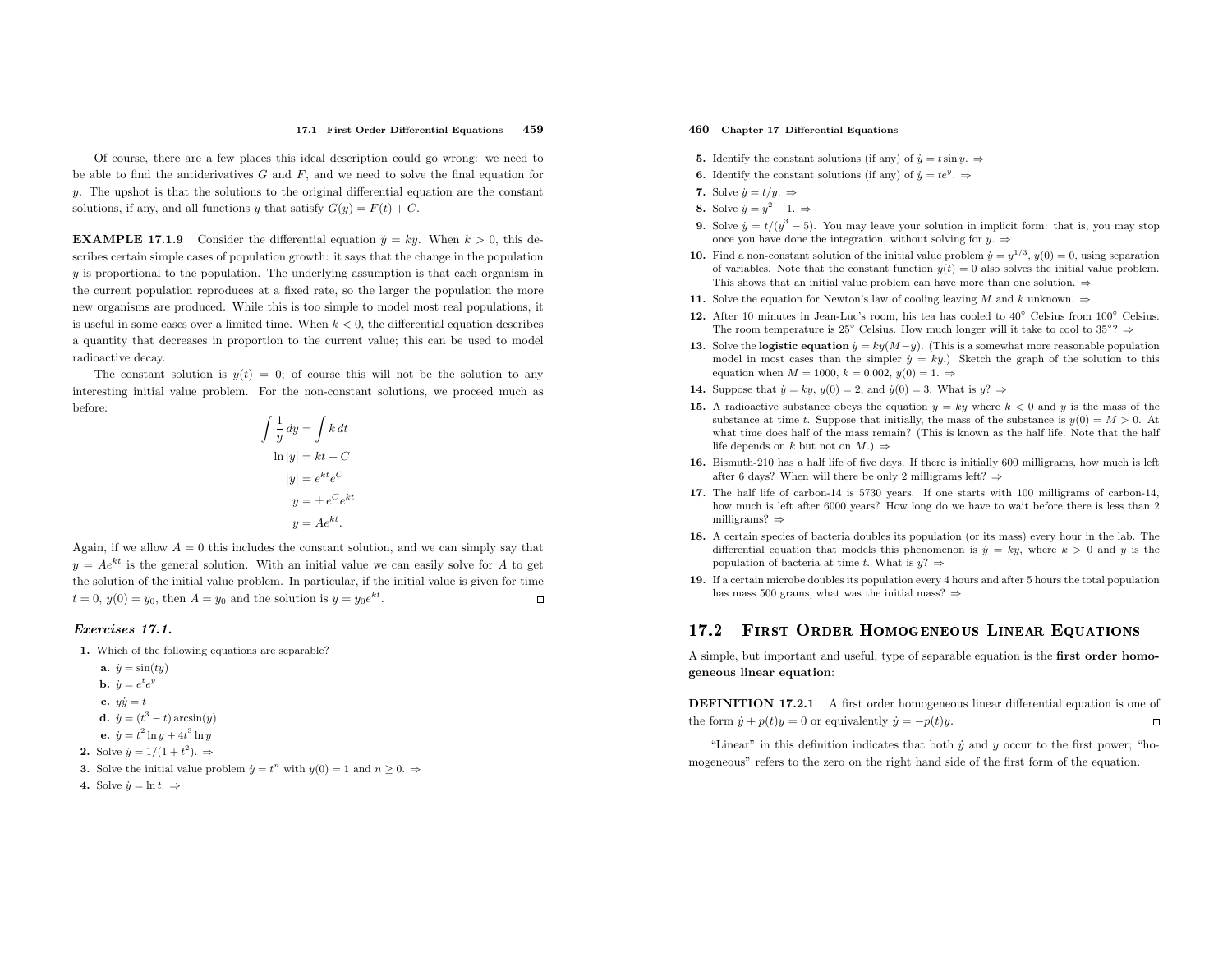#### 17.2 First Order Homogeneous Linear Equations <sup>461</sup>

**EXAMPLE 17.2.2** The equation  $\dot{y} = 2t(25 - y)$  can be written  $\dot{y} + 2ty = 50t$ . This is linear, but not homogeneous. The equation  $\dot{y} = ky$ , or  $\dot{y} - ky = 0$  is linear and homogeneous, with a particularly simple  $p(t) = -k$ .

Because first order homogeneous linear equations are separable, we can solve them inthe usual way: y˙ $=$   $($ t)

$$
y = -p(t)y
$$

$$
\int \frac{1}{y} dy = \int -p(t) dt
$$

$$
\ln|y| = P(t) + C
$$

$$
y = \pm e^{P(t) + C}
$$

$$
y = Ae^{P(t)},
$$

where  $P(t)$  is an anti-derivative of  $-p(t)$ . As in previous examples, if we allow  $A = 0$  we get the constant solution  $y = 0$ .

**EXAMPLE 17.2.3** Solve the initial value problems  $\dot{y} + y \cos t = 0$ ,  $y(0) = 1/2$  and  $y(2) = 1/2$ . We start with

$$
P(t) = \int -\cos t \, dt = -\sin t,
$$

so the genera<sup>l</sup> solution to the differential equation is

$$
y = Ae^{-\sin t}.
$$

To compute A we substitute:

$$
\frac{1}{2}=Ae^{-\sin 0}=A,
$$

so the solutions is

 $y=\frac{1}{2}e^{-\sin t}.$ 

For the second problem,

$$
\frac{1}{2} = Ae^{-\sin 2}
$$

$$
A = \frac{1}{2}e^{\sin 2}
$$

 $y = \frac{1}{2}e^{\sin 2}e^{-\sin t}.$ 

so the solution is

# 462 Chapter <sup>17</sup> Differential Equations

**EXAMPLE 17.2.4** Solve the initial value problem  $ty + 3y = 0$ ,  $y(1) = 2$ , assuming  $t > 0$ . We write the equation in standard form:  $\dot{y} + 3y/t = 0$ . Then

$$
P(t) = \int -\frac{3}{t} dt = -3 \ln t
$$

and

$$
y = Ae^{-3\ln t} = At^{-3}.
$$

Substituting to find  $A: 2 = A(1)^{-3} = A$ , so the solution is  $y = 2t^{-3}$ .

#### Exercises 17.2.

Find the genera<sup>l</sup> solution of each equation in 1–4.

1. 
$$
\dot{y} + 5y = 0 \Rightarrow
$$
  
\n2.  $\dot{y} - 2y = 0 \Rightarrow$   
\n3.  $\dot{y} + \frac{y}{1 + t^2} = 0 \Rightarrow$   
\n4.  $\dot{y} + t^2y = 0 \Rightarrow$   
\n10 5-14, solve the initial value problem.  
\n5.  $\dot{y} + y = 0$ ,  $y(0) = 4 \Rightarrow$   
\n6.  $\dot{y} - 3y = 0$ ,  $y(1) = -2 \Rightarrow$   
\n7.  $\dot{y} + y \sin t = 0$ ,  $y(\pi) = 1 \Rightarrow$   
\n8.  $\dot{y} + y e^t = 0$ ,  $y(0) = e \Rightarrow$   
\n9.  $\dot{y} + y\sqrt{1 + t^4} = 0$ ,  $y(0) = 0 \Rightarrow$   
\n10.  $\dot{y} + y \cos(e^t) = 0$ ,  $y(0) = 0 \Rightarrow$   
\n11.  $ty - 2y = 0$ ,  $y(1) = 4 \Rightarrow$   
\n12.  $t^2\dot{y} + y = 0$ ,  $y(1) = -2$ ,  $t > 0 \Rightarrow$   
\n13.  $t^3\dot{y} = 2y$ ,  $y(1) = 1$ ,  $t > 0 \Rightarrow$   
\n14.  $t^3y = 2y$ ,  $y(1) = 0$ ,  $t > 0 \Rightarrow$   
\n15. A function  $y(t)$  is a solution of  $\dot{y} + ky = 0$ . Suppose that  $y(0) = 100$  and  $y(2) = 4$ . Find k

- and find  $y(t)$ .  $\Rightarrow$
- **16.** A function  $y(t)$  is a solution of  $\dot{y} + t^k y = 0$ . Suppose that  $y(0) = 1$  and  $y(1) = e^{-13}$ . Find k and find  $y(t)$ .  $\Rightarrow$
- 17. <sup>A</sup> bacterial culture grows at <sup>a</sup> rate proportional to its population. If the population is one million at  $t = 0$  and 1.5 million at  $t = 1$  hour, find the population as a function of time.  $\Rightarrow$
- 18. <sup>A</sup> radioactive element decays with <sup>a</sup> half-life of <sup>6</sup> years. If <sup>a</sup> block of the element has mass 10 kilograms at  $t = 0$ , find the amount of the element at time  $t \Rightarrow$

 $\Box$ 

 $\Box$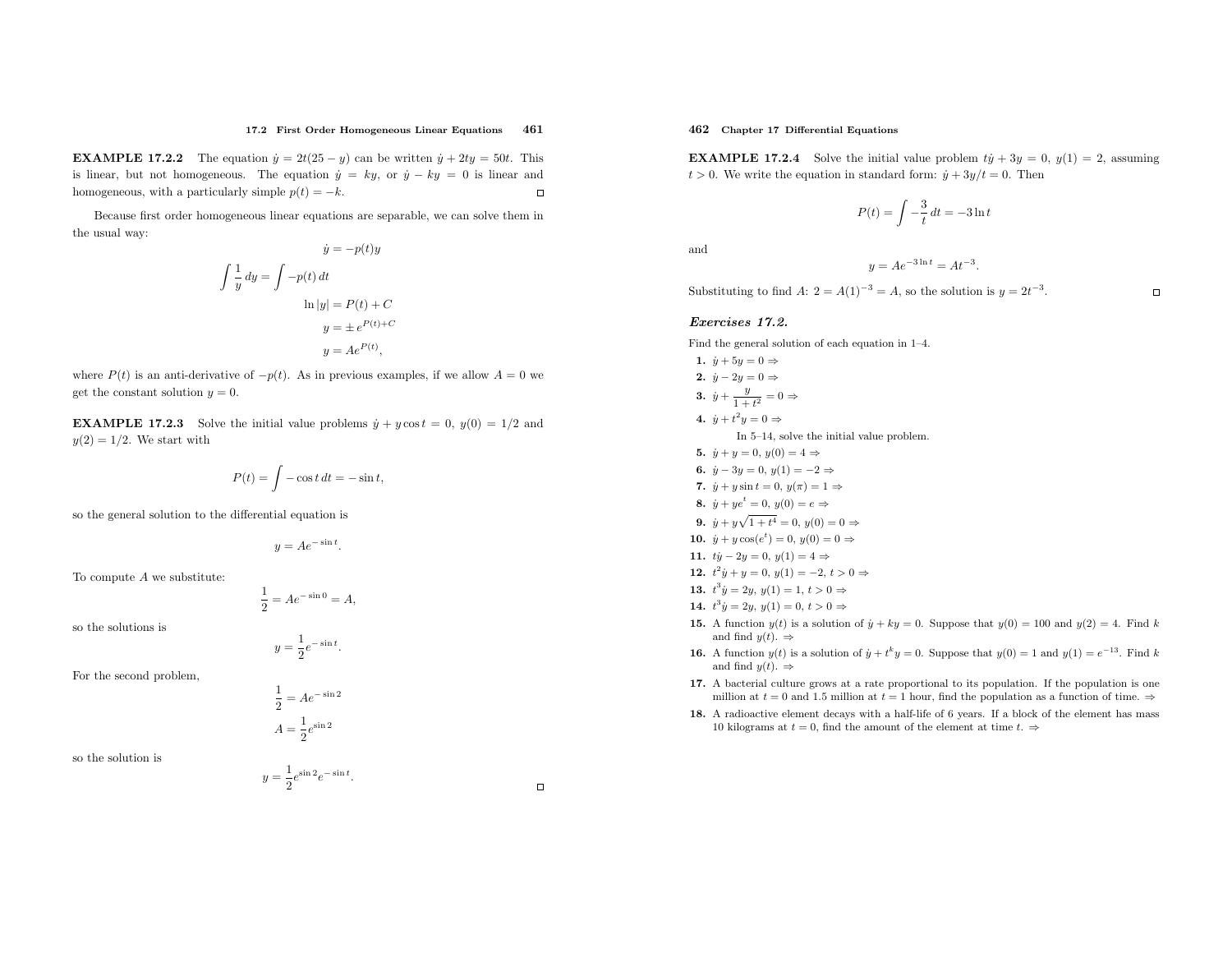17.3 First Order Linear Equations 463

#### 17.3First Order Linear Equations

As you might guess, a first order linear differential equation has the form  $\dot{y} + p(t)y = f(t)$ . Not only is this closely related in form to the first order homogeneous linear equation, we can use what we know about solving homogeneous equations to solve the genera<sup>l</sup> linear equation.

Suppose that  $y_1(t)$  and  $y_2(t)$  are solutions to  $\dot{y} + p(t)y = f(t)$ . Let  $g(t) = y_1 - y_2$ . Then

$$
g'(t) + p(t)g(t) = y'_1 - y'_2 + p(t)(y_1 - y_2)
$$
  
=  $(y'_1 + p(t)y_1) - (y'_2 + p(t)y_2)$   
=  $f(t) - f(t) = 0$ .

In other words,  $g(t) = y_1 - y_2$  is a solution to the homogeneous equation  $\dot{y} + p(t)y = 0$ . Turning this around, any solution to the linear equation  $\dot{y} + p(t)y = f(t)$ , call it  $y_1$ , can be written as  $y_2 + g(t)$ , for some particular  $y_2$  and some solution  $g(t)$  of the homogeneous equation  $\dot{y} + p(t)y = 0$ . Since we already know how to find all solutions of the homogeneous equation, finding just one solution to the equation  $\dot{y} + p(t)y = f(t)$  will give us all of them.

How might we find that one particular solution to  $\dot{y} + p(t)y = f(t)$ ? Again, it turns out that what we already know helps. We know that the genera<sup>l</sup> solution to the homogeneous equation  $\dot{y} + p(t)y = 0$  looks like  $Ae^{P(t)}$ . We now make an inspired guess: consider the function  $v(t)e^{P(t)}$ , in which we have replaced the constant parameter A with the function  $v(t)$ . This technique is called **variation of parameters**. For convenience write this as  $s(t) = v(t)h(t)$  where  $h(t) = e^{P(t)}$  is a solution to the homogeneous equation. Now let's compute a bit with  $s(t)$ :

> $s'(t) + p(t)s(t) = v(t)h'(t) + v'(t)h(t) + p(t)v(t)h(t)$  $= v(t)(h'(t) + p(t)h(t)) + v'(t)h(t)$  $= v'(t)h(t).$

The last equality is true because  $h'(t) + p(t)h(t) = 0$ , since  $h(t)$  is a solution to the homogeneous equation. We are hoping to find a function  $s(t)$  so that  $s'(t) + p(t)s(t) =$  $f(t)$ ; we will have such a function if we can arrange to have  $v'(t)h(t) = f(t)$ , that is,  $v'(t) = f(t)/h(t)$ . But this is as easy (or hard) as finding an anti-derivative of  $f(t)/h(t)$ . Putting this all together, the general solution to  $\dot{y} + p(t)y = f(t)$  is

$$
v(t)h(t) + Ae^{P(t)} = v(t)e^{P(t)} + Ae^{P(t)}
$$

**EXAMPLE 17.3.1** Find the solution of the initial value problem  $\dot{y} + 3y/t = t^2$ ,  $y(1) =$ <sup>1</sup>/2. First we find the genera<sup>l</sup> solution; since we are interested in <sup>a</sup> solution with <sup>a</sup> <sup>g</sup>iven

#### 464 Chapter <sup>17</sup> Differential Equations

condition at  $t = 1$ , we may assume  $t > 0$ . We start by solving the homogeneous equation as usual; call the solution  $g$ :

$$
g = Ae^{-\int (3/t) dt} = Ae^{-3\ln t} = At^{-3}
$$

Then as in the discussion,  $h(t) = t^{-3}$  and  $v'(t) = t^2/t^{-3} = t^5$ , so  $v(t) = t^6/6$ . We know that every solution to the equation looks like

$$
v(t)t^{-3} + At^{-3} = \frac{t^6}{6}t^{-3} + At^{-3} = \frac{t^3}{6} + At^{-3}.
$$

Finally we substitute to find  $A$ :

$$
\frac{1}{2} = \frac{(1)^3}{6} + A(1)^{-3} = \frac{1}{6} + A
$$

$$
A = \frac{1}{2} - \frac{1}{6} = \frac{1}{3}.
$$

The solution is then

$$
y = \frac{t^3}{6} + \frac{1}{3}t^{-3}.
$$

Here is an alternate method for finding <sup>a</sup> particular solution to the differential equation, using an **integrating factor**. In the differential equation  $\dot{y} + p(t)y = f(t)$ , we note that if we multiply through by a function  $I(t)$  to get  $I(t)\dot{y} + I(t)p(t)y = I(t)f(t)$ , the left hand side looks like it could be <sup>a</sup> derivative computed by the product rule:

$$
\frac{d}{dt}(I(t)y) = I(t)\dot{y} + I'(t)y.
$$

Now if we could choose  $I(t)$  so that  $I'(t) = I(t)p(t)$ , this would be exactly the left hand side of the differential equation. But this is just <sup>a</sup> first order homogeneous linear equation, andwe know a solution is  $I(t) = e^{Q(t)}$ , where  $Q(t) = \int p dt$ ; note that  $Q(t) = -P(t)$ , where  $P(t)$  appears in the variation of parameters method and  $P'(t) = -p$ . Now the modified differential equation is

$$
e^{-P(t)}\dot{y} + e^{-P(t)}p(t)y = e^{-P(t)}f(t)
$$

$$
\frac{d}{dt}(e^{-P(t)}y) = e^{-P(t)}f(t).
$$

$$
\Box
$$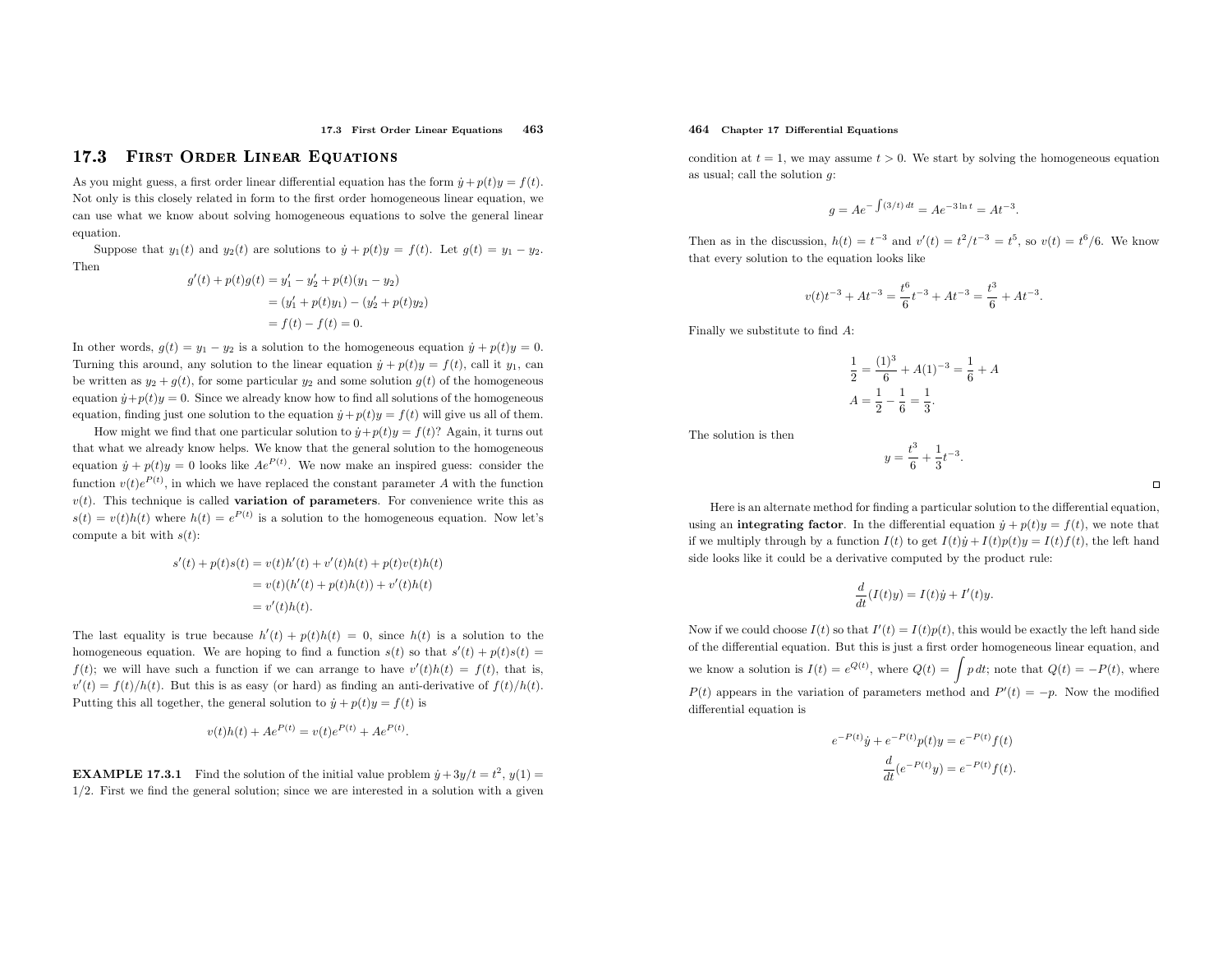Integrating both sides <sup>g</sup>ives

$$
e^{-P(t)}y = \int e^{-P(t)} f(t) dt
$$

$$
y = e^{P(t)} \int e^{-P(t)} f(t) dt.
$$

If you look carefully, you will see that this is exactly the same solution we found by variationof parameters, because  $e^{-P(t)}f(t) = f(t)/h(t)$ .

Some people find it easier to remember how to use the integrating factor method than variation of parameters. Since ultimately they require the same calculation, you should use whichever of the two you find easier to recall. Using this method, the solution of the previous example would look just a bit different: Starting with  $\dot{y} + 3y/t = t^2$ , we recall that the integrating factor is  $e^{\int 3/t} = e^{3 \ln t} = t^3$ . Then we multiply through by the integrating factor and solve:  $t^3$ 

$$
i y + i^3 3y/t = i^3 t^2
$$
  
\n
$$
t^3 y + t^2 3y = t^5
$$
  
\n
$$
\frac{d}{dt}(t^3 y) = t^5
$$
  
\n
$$
t^3 y = t^6/6
$$
  
\n
$$
y = t^3/6.
$$

This is the same answer, of course, and the problem is then finished just as before.

#### Exercises 17.3.

In problems 1–10, find the genera<sup>l</sup> solution of the equation.

- 1.  $\dot{y} + 4y = 8 \Rightarrow$
- 2.  $\dot{y} 2y = 6 \Rightarrow$
- 3.  $\dot{y} + ty = 5t \Rightarrow$
- 4.  $\dot{y} + e^t y = -2e^t \Rightarrow$
- 5.  $\dot{y} y = t^2 \Rightarrow$
- 6.  $2\dot{y} + y = t \Rightarrow$
- 7.  $ty 2y = 1/t, t > 0 \Rightarrow$
- 8.  $t\dot{y} + y = \sqrt{t}, t > 0 \Rightarrow$
- 9.  $\dot{y}\cos t + y\sin t = 1, -\pi/2 < t < \pi/2 \Rightarrow$
- 10.  $\dot{y} + y \sec t = \tan t, -\pi/2 < t < \pi/2 \Rightarrow$

## 466 Chapter <sup>17</sup> Differential Equations

#### 17.4Approximation

We have seen how to solve <sup>a</sup> restricted collection of differential equations, or more accurately, how to attempt to solve them—we may not be able to find the required antiderivatives. Not surprisingly, non-linear equations can be even more difficult to solve. Yet much is known about solutions to some more general equations.

Suppose  $\phi(t, y)$  is a function of two variables. A more general class of first order differential equations has the form  $y = \phi(t, y)$ . This is not necessarily a linear first order equation, since  $\phi$  may depend on y in some complicated way; note however that  $\dot{y}$  appears in a very simple form. Under suitable conditions on the function  $\phi$ , it can be shown that every such differential equation has <sup>a</sup> solution, and moreover that for each initial condition the associated initial value problem has exactly one solution. In practical applications this is obviously <sup>a</sup> very desirable property.

**EXAMPLE 17.4.1** The equation  $\dot{y} = t - y^2$  is a first order non-linear equation, because y appears to the second power. We will not be able to solve this equation.

**EXAMPLE 17.4.2** The equation  $\dot{y} = y^2$  is also non-linear, but it is separable and can be solved by separation of variables.

Not all differential equations that are important in practice can be solved exactly, so techniques have been developed to approximate solutions. We describe one such technique, Euler's Method, which is simple though not particularly useful compared to some more sophisticated techniques.

Suppose we wish to approximate a solution to the initial value problem  $\dot{y} = \phi(t, y)$ ,  $y(t_0) = y_0$ , for  $t \geq t_0$ . Under reasonable conditions on  $\phi$ , we know the solution exists, represented by a curve in the  $t-y$  plane; call this solution  $f(t)$ . The point  $(t_0, y_0)$  is of course on this curve. We also know the slope of the curve at this point, namely  $\phi(t_0, y_0)$ . If we follow the tangent line for <sup>a</sup> brief distance, we arrive at <sup>a</sup> point that should be almost on the graph of  $f(t)$ , namely  $(t_0 + \Delta t, y_0 + \phi(t_0, y_0)\Delta t)$ ; call this point  $(t_1, y_1)$ . Now we pretend, in effect, that this point really is on the graph of  $f(t)$ , in which case we again know the slope of the curve through  $(t_1, y_1)$ , namely  $\phi(t_1, y_1)$ . So we can compute a new point,  $(t_2, y_2) = (t_1 + \Delta t, y_1 + \phi(t_1, y_1)\Delta t)$  that is a little farther along, still close to the graph of  $f(t)$  but probably not quite so close as  $(t_1, y_1)$ . We can continue in this way, doing a sequence of straightforward calculations, until we have an approximation  $(t_n, y_n)$ for whatever time  $t_n$  we need. At each step we do essentially the same calculation, namely

$$
(t_{i+1}, y_{i+1}) = (t_i + \Delta t, y_i + \phi(t_i, y_i)\Delta t).
$$

We expect that smaller time steps  $\Delta t$  will give better approximations, but of course it will require more work to compute to <sup>a</sup> specified time. It is possible to compute <sup>a</sup> guaranteed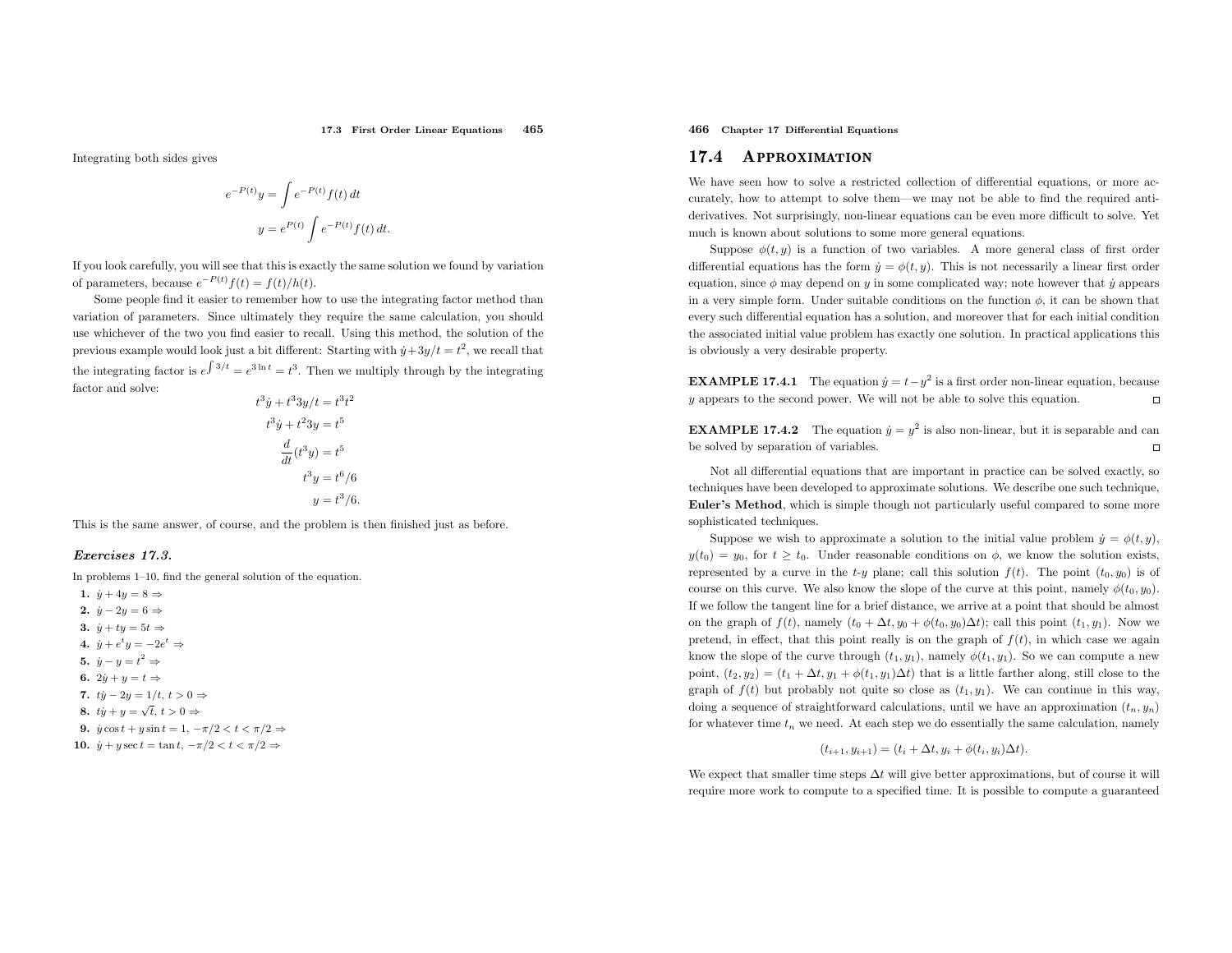#### 17.4 Approximation<sup>467</sup>

upper bound on how far off the approximation might be, that is, how far  $y_n$  is from  $f(t_n)$ . Suffice it to say that the bound is not particularly good and that there are other more complicated approximation techniques that do better.

**EXAMPLE 17.4.3** Let us compute an approximation to the solution for  $\dot{y} = t - y^2$ ,  $y(0) = 0$ , when  $t = 1$ . We will use  $\Delta t = 0.2$ , which is easy to do even by hand, though we should not expect the resulting approximation to be very good. We get

 $(t_1, y_1) = (0 + 0.2, 0 + (0 - 0^2)0.2) = (0.2, 0)$  $(t_2, y_2) = (0.2 + 0.2, 0 + (0.2 - 0^2) 0.2) = (0.4, 0.04)$  $(t_3, y_3) = (0.6, 0.04 + (0.4 - 0.04^2)0.2) = (0.6, 0.11968)$  $(t_4, y_4) = (0.8, 0.11968 + (0.6 - 0.11968^2)0.2) = (0.8, 0.23681533952)$  $(t_5, y_5) = (1.0, 0.23681533952 + (0.6 - 0.23681533952^2)0.2) = (1.0, 0.385599038513605)$ 

So  $y(1) \approx 0.3856$ . As it turns out, this is not accurate to even one decimal place. Figure 17.4.1 shows these points connected by line segments (the lower curve) compared to <sup>a</sup> solution obtained by <sup>a</sup> much better approximation technique. Note that the shape is approximately correct even though the end points are quite far apart.



**Figure 17.4.1** Approximating a solution to  $\dot{y} = t - y^2$ ,  $y(0) = 0$ .

If you need to do Euler's method by hand, it is useful to construct <sup>a</sup> table to keep track of the work, as shown in figure 17.4.2. Each row holds the computation for <sup>a</sup> single step: the starting point  $(t_i, y_i)$ ; the stepsize  $\Delta t$ ; the computed slope  $\phi(t_i, y_i)$ ; the change in y,  $\Delta y = \phi(t_i, y_i) \Delta t$ ; and the new point,  $(t_{i+1}, y_{i+1}) = (t_i + \Delta t, y_i + \Delta y)$ . The starting point in each row is the newly computed point from the end of the previous row.

It is easy to write <sup>a</sup> short function in Sage to do Euler's method; see this Sage worksheet. $\Box$ 

#### 468 Chapter <sup>17</sup> Differential Equations

| (t, y)         | $\Delta t$ | $\phi(t,y)$ | $\Delta y = \phi(t, y) \Delta t$ | $(t+\Delta t, y+\Delta y)$ |
|----------------|------------|-------------|----------------------------------|----------------------------|
| (0, 0)         | 0.2        |             |                                  | (0.2, 0)                   |
| (0.2, 0)       | 0.2        | 0.2         | 0.04                             | (0.4, 0.04)                |
| (0.4, 0.04)    | 0.2        | 0.3984      | 0.07968                          | (0.6, 0.11968)             |
| (0.6, 0.11968) | 0.2        | 0.58        | 0.117                            | (0.8, 0.236)               |
| (0.8, 0.236)   | 0.2        | 0.743       | 0.148                            | (1.0, 0.385)               |

#### Figure 17.4.2 Computing with Euler's Method.

Euler's method is related to another technique that can help in understanding <sup>a</sup> differential equation in <sup>a</sup> qualitative way. Euler's method is based on the ability to compute the slope of a solution curve at any point in the plane, simply by computing  $\phi(t, y)$ . If we compute  $\phi(t, y)$  at many points, say in a grid, and plot a small line segment with that slope at the point, we can get an idea of how solution curves must look. Such <sup>a</sup> <sup>p</sup>lot is called a **slope field**. A slope field for  $\phi = t - y^2$  is shown in figure 17.4.3; compare this to figure 17.4.1. With <sup>a</sup> little practice, one can sketch reasonably accurate solution curves based on the slope field, in essence doing Euler's method visually.



**Figure 17.4.3** A slope field for  $\dot{y} = t - y^2$ .

Even when <sup>a</sup> differential equation can be solved explicitly, the slope field can help in understanding what the solutions look like with various initial conditions. Recall the logistic equation from exercise 13 in section 17.1,  $\dot{y} = ky(M - y)$ : y is a population at time t,  $M$  is a measure of how large a population the environment can support, and  $k$  measures the reproduction rate of the population. Figure 17.4.4 shows <sup>a</sup> slope field for this equation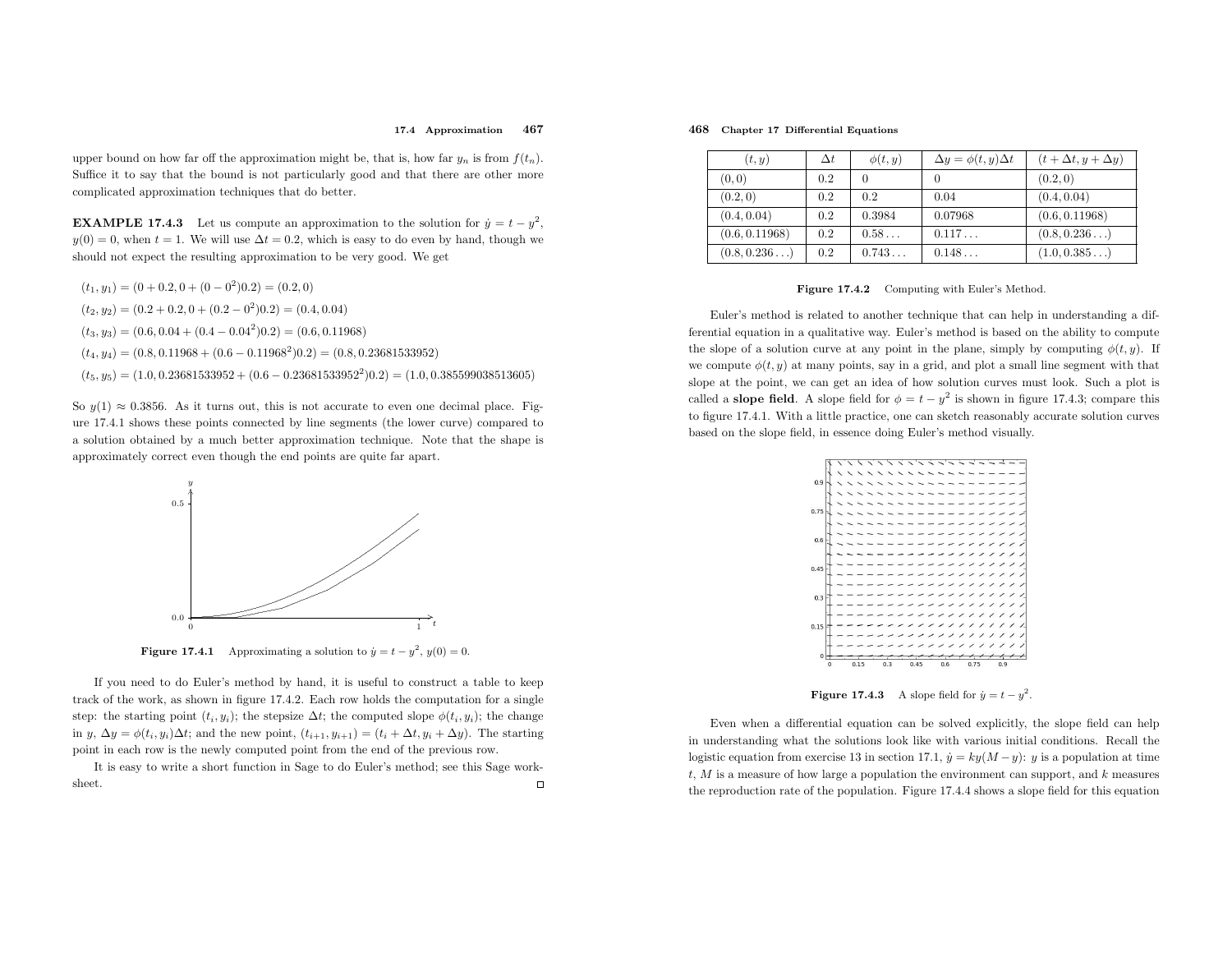#### 17.5 Second Order Homogeneous Equations <sup>469</sup>

that is quite informative. It is apparent that if the initial population is smaller than <sup>M</sup> it rises to M over the long term, while if the initial population is greater than M it decreases to <sup>M</sup>. It is quite easy to generate slope fields with Sage; follow the AP link in the figure caption.



**Figure 17.4.4** A slope field for  $\dot{y} = 0.2y(10 - y)$ . (AP)

#### Exercises 17.4.

In problems 1–4, compute the Euler approximations for the initial value problem for  $0 \le t \le 1$ and  $\Delta t = 0.2$ . Using Sage, generate the slope field first and attempt to sketch the solution curve. Then use Sage to compute better approximations with smaller values of  $\Delta t$ .

- 1.  $\dot{y} = t/y, y(0) = 1 \Rightarrow$
- 2.  $\dot{y} = t + y^3, y(0) = 1 \Rightarrow$
- 3.  $\dot{y} = \cos(t + y), y(0) = 1 \Rightarrow$
- 4.  $\dot{y} = t \ln y, y(0) = 2 \Rightarrow$

#### 17.55 SECOND ORDER HOMOGENEOUS EQUATIONS

<sup>A</sup> second order differential equation is one containing the second derivative. These are in genera<sup>l</sup> quite complicated, but one fairly simple type is useful: the second order linear equation with constant coefficients.

**EXAMPLE 17.5.1** Consider the intial value problem  $\ddot{y} - \dot{y} - 2y = 0$ ,  $y(0) = 5$ ,  $\dot{y}(0) = 0$ . We make an inspired guess: might there be a solution of the form  $e^{rt}$ ? This seems at least plausible, since in this case  $\ddot{y}$ ,  $\dot{y}$ , and y all involve  $e^{rt}$ .

#### 470 Chapter <sup>17</sup> Differential Equations

If such <sup>a</sup> function is <sup>a</sup> solution then

$$
r^{2}e^{rt} - re^{rt} - 2e^{rt} = 0
$$

$$
e^{rt}(r^{2} - r - 2) = 0
$$

$$
(r^{2} - r - 2) = 0
$$

$$
(r - 2)(r + 1) = 0,
$$

so r is 2 or −1. Not only are  $f = e^{2t}$  and  $g = e^{-t}$  solutions, but notice that  $y = Af + Bg$ is also, for any constants  $A$  and  $B$ :

$$
(Af + Bg)'' - (Af + Bg)' - 2(Af + Bg) = Af'' + Bg'' - Af' - Bg' - 2Af - 2Bg
$$
  
=  $A(f'' - f' - 2f) + B(g'' - g' - 2g)$   
=  $A(0) + B(0) = 0$ .

Can we find A and B so that this is a solution to the initial value problem? Let's substitute:

$$
5 = y(0) = Af(0) + Bg(0) = Ae^{0} + Be^{0} = A + B
$$

and

$$
0 = \dot{y}(0) = Af'(0) + Bg'(0) = A2e^{0} + B(-1)e^{0} = 2A - B.
$$

So we need to find A and B that make both  $5 = A + B$  and  $0 = 2A - B$  true. This is a simple set of simultaneous equations: solve  $B = 2A$ , substitute to get  $5 = A + 2A = 3A$ . Then  $A = 5/3$  and  $B = 10/3$ , and the desired solution is  $(5/3)e^{2t} + (10/3)e^{-t}$ . You now see why the initial condition in this case included both  $y(0)$  and  $\dot{y}(0)$ : we needed two  $\Box$ equations in the two unknowns  $A$  and  $B$ 

You should of course wonder whether there might be other solutions; the answer is no. We will not prove this, but here is the theorem that tells us what we need to know:

**THEOREM 17.5.2** Given the differential equation  $a\ddot{y} + b\dot{y} + cy = 0$ ,  $a \neq 0$ , consider the quadratic polynomial  $ax^2 + bx + c$ , called the **characteristic polynomial**. Using the quadratic formula, this polynomial always has one or two roots, call them  $r$  and  $s$ . The genera<sup>l</sup> solution of the differential equation is:

- (a)  $y = Ae^{rt} + Be^{st}$ , if the roots r and s are real numbers and  $r \neq s$ .
- (b)  $y = Ae^{rt} + Bte^{rt}$ , if  $r = s$  is real.
- (c)  $y = A\cos(\beta t)e^{\alpha t} + B\sin(\beta t)e^{\alpha t}$ , if the roots r and s are complex numbers  $\alpha + \beta i$ and  $\alpha - \beta i$ .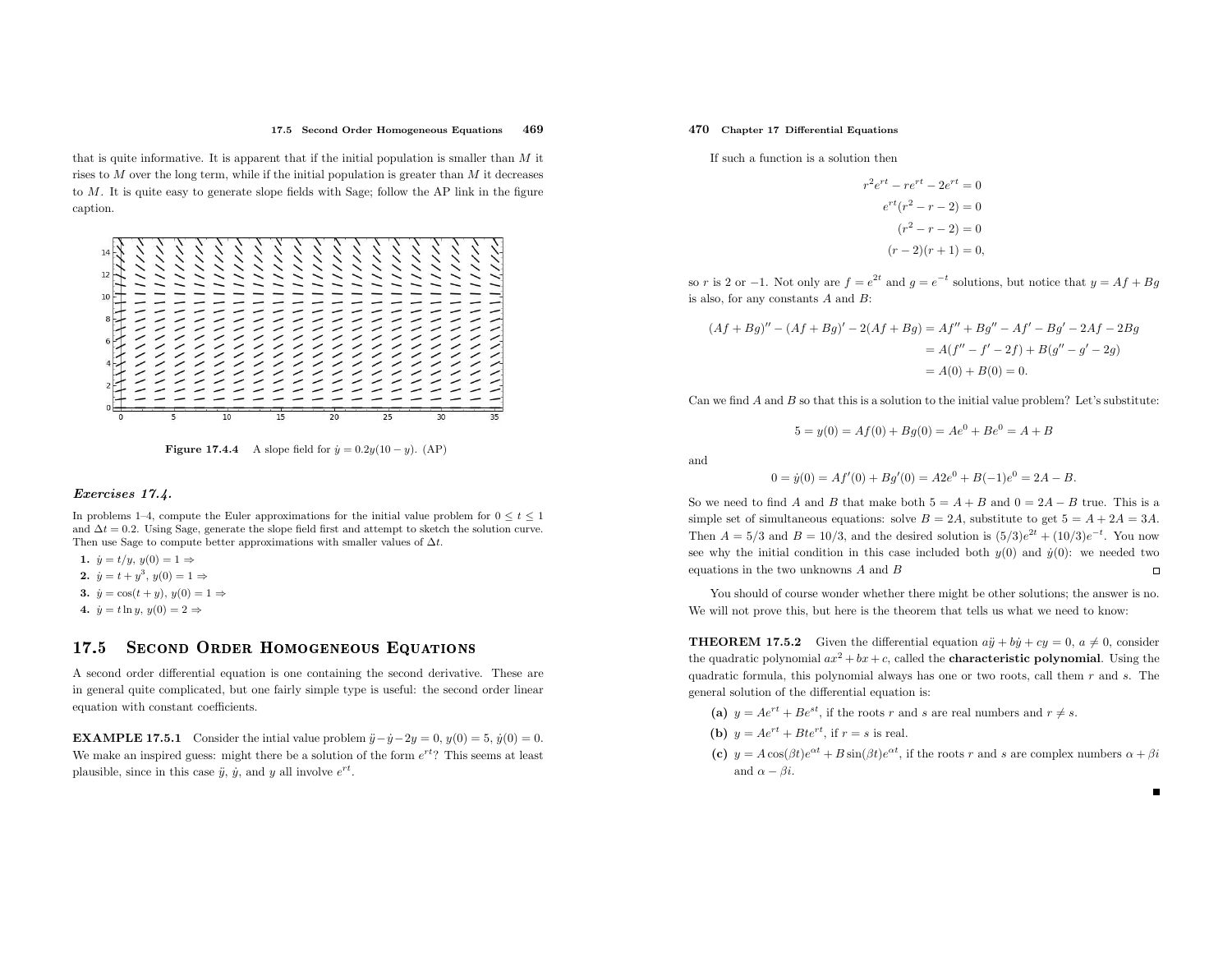#### 17.5 Second Order Homogeneous Equations <sup>471</sup>

**EXAMPLE 17.5.3** Suppose a mass  $m$  is hung on a spring with spring constant  $k$ . If the spring is compressed or stretched and then released, the mass will oscillate up and down. Because of friction, the oscillation will be damped: eventually the motion will cease. The damping will depend on the amount of friction; for example, if the system is suspended in oil the motion will cease sooner than if the system is in air. Using some simple <sup>p</sup>hysics, it is not hard to see that the position of the mass is described by this differential equation:  $m\ddot{y} + b\dot{y} + ky = 0$ . Using  $m = 1$ ,  $b = 4$ , and  $k = 5$  we find the motion of the mass. The characteristic polynomial is  $x^2 + 4x + 5$  with roots  $\left(-4 \pm \sqrt{16 - 20}\right)/2 = -2 \pm i$ . Thus the general solution is  $y = A \cos(t) e^{-2t} + B \sin(t) e^{-2t}$ . Suppose we know that  $y(0) = 1$ and  $\dot{y}(0) = 2$ . Then as before we form two simultaneous equations: from  $y(0) = 1$  we get  $1 = A\cos(0)e^0 + B\sin(0)e^0 = A$ . For the second we compute

$$
\dot{y} = -2Ae^{-2t}\cos(t) + Ae^{-2t}(-\sin(t)) - 2Be^{-2t}\sin(t) + Be^{-2t}\cos(t),
$$

and then

$$
2 = -2Ae^{0}\cos(0) - Ae^{0}\sin(0) - 2Be^{0}\sin(0) + Be^{0}\cos(0) = -2A + B.
$$

So we get  $A = 1$ ,  $B = 4$ , and  $y = \cos(t)e^{-2t} + 4\sin(t)e^{-2t}$ .

Here is a useful trick that makes this easier to understand: We have  $y = (\cos t +$  $4\sin t$ ) $e^{-2t}$ . The expression cos  $t + 4\sin t$  is a bit reminiscent of the trigonometric formula  $cos(\alpha - \beta) = cos(\alpha) cos(\beta) + sin(\alpha) sin(\beta)$  with  $\alpha = t$ . Let's rewrite it a bit as

$$
\sqrt{17}\left(\frac{1}{\sqrt{17}}\cos t + \frac{4}{\sqrt{17}}\sin t\right).
$$

Note that  $(1/\sqrt{17})^2 + (4/\sqrt{17})^2 = 1$ , which means that there is an angle  $\beta$  with  $\cos \beta =$  $1/\sqrt{17}$  and  $\sin \beta = 4/\sqrt{17}$  (of course,  $\beta$  may not be a "nice" angle). Then

$$
\cos t + 4\sin t = \sqrt{17} \left( \cos t \cos \beta + \sin \beta \sin t \right) = \sqrt{17} \cos(t - \beta).
$$

Thus, the solution may also be written  $y = \sqrt{17}e^{-2t}\cos(t-\beta)$ . This is a cosine curve that has been shifted  $\beta$  to the right; the  $\sqrt{17}e^{-2t}$  has the effect of diminishing the amplitude of the cosine as <sup>t</sup> increases; see figure 17.5.1. The oscillation is damped very quickly, so in the first grap<sup>h</sup> it is not clear that this is an oscillation. The second grap<sup>h</sup> shows <sup>a</sup> restricted $\Box$ range for <sup>t</sup>.

Other <sup>p</sup>hysical systems that oscillate can also be described by such differential equations. Some electric circuits, for example, generate oscillating current.

**EXAMPLE 17.5.4** Find the solution to the intial value problem  $\ddot{y} - 4\dot{y} + 4y = 0$ ,  $y(0) = -3$ ,  $\dot{y}(0) = 1$ . The characteristic polynomial is  $x^2 - 4x + 4 = (x - 2)^2$ , so there





Figure 17.5.1 Graph of <sup>a</sup> damped oscillation.

is one root,  $r = 2$ , and the general solution is  $Ae^{2t} + Bte^{2t}$ . Substituting  $t = 0$  we get  $-3 = A + 0 = A$ . The first derivative is  $2Ae^{2t} + 2Bte^{2t} + Be^{2t}$ ; substituting  $t = 0$ gives  $1 = 2A + 0 + B = 2A + B = 2(-3) + B = -6 + B$ , so  $B = 7$ . The solution is  $-3e^{2t} + 7te^{2t}$ .

#### Exercises 17.5.

- 1. Verify that the function in part (a) of theorem 17.5.2 is <sup>a</sup> solution to the differential equation $a\ddot{y} + b\dot{y} + cy = 0.$
- 2. Verify that the function in part (b) of theorem 17.5.2 is <sup>a</sup> solution to the differential equation $a\ddot{y} + b\dot{y} + cy = 0.$
- 3. Verify that the function in part (c) of theorem 17.5.2 is <sup>a</sup> solution to the differential equation $a\ddot{y} + b\dot{y} + cy = 0.$
- 4. Solve the initial value problem  $\ddot{y} \omega^2 y = 0$ ,  $y(0) = 1$ ,  $\dot{y}(0) = 1$ , assuming  $\omega \neq 0$ .  $\Rightarrow$
- **5.** Solve the initial value problem  $2\ddot{y} + 18y = 0$ ,  $y(0) = 2$ ,  $\dot{y}(0) = 15$ .  $\Rightarrow$
- **6.** Solve the initial value problem  $\ddot{y} + 6\dot{y} + 5y = 0$ ,  $y(0) = 1$ ,  $\dot{y}(0) = 0$ .  $\Rightarrow$
- 7. Solve the initial value problem  $\ddot{y} \dot{y} 12y = 0$ ,  $y(0) = 0$ ,  $\dot{y}(0) = 14$ .  $\Rightarrow$
- 8. Solve the initial value problem  $\ddot{y} + 12\dot{y} + 36y = 0$ ,  $y(0) = 5$ ,  $\dot{y}(0) = -10$ .  $\Rightarrow$
- 9. Solve the initial value problem  $\ddot{y} 8\dot{y} + 16y = 0$ ,  $y(0) = -3$ ,  $\dot{y}(0) = 4$ .  $\Rightarrow$
- **10.** Solve the initial value problem  $\ddot{y} + 5y = 0$ ,  $y(0) = -2$ ,  $\dot{y}(0) = 5$ . ⇒
- **11.** Solve the initial value problem  $\ddot{y} + y = 0$ ,  $y(\pi/4) = 0$ ,  $\dot{y}(\pi/4) = 2$ .  $\Rightarrow$
- 12. Solve the initial value problem  $\ddot{y} + 12\dot{y} + 37y = 0$ ,  $y(0) = 4$ ,  $\dot{y}(0) = 0$ .  $\Rightarrow$
- **13.** Solve the initial value problem  $\ddot{y} + 6\dot{y} + 18y = 0$ ,  $y(0) = 0$ ,  $\dot{y}(0) = 6$ .  $\Rightarrow$
- 14. Solve the initial value problem  $\ddot{y} + 4y = 0$ ,  $y(0) = \sqrt{3}$ ,  $\dot{y}(0) = 2$ . Put your answer in the form developed at the end of example 17.5.3. <sup>⇒</sup>
- **15.** Solve the initial value problem  $\ddot{y} + 100y = 0$ ,  $y(0) = 5$ ,  $\dot{y}(0) = 50$ . Put your answer in the form developed at the end of example 17.5.3.  $\Rightarrow$

472 Chapter <sup>17</sup> Differential Equations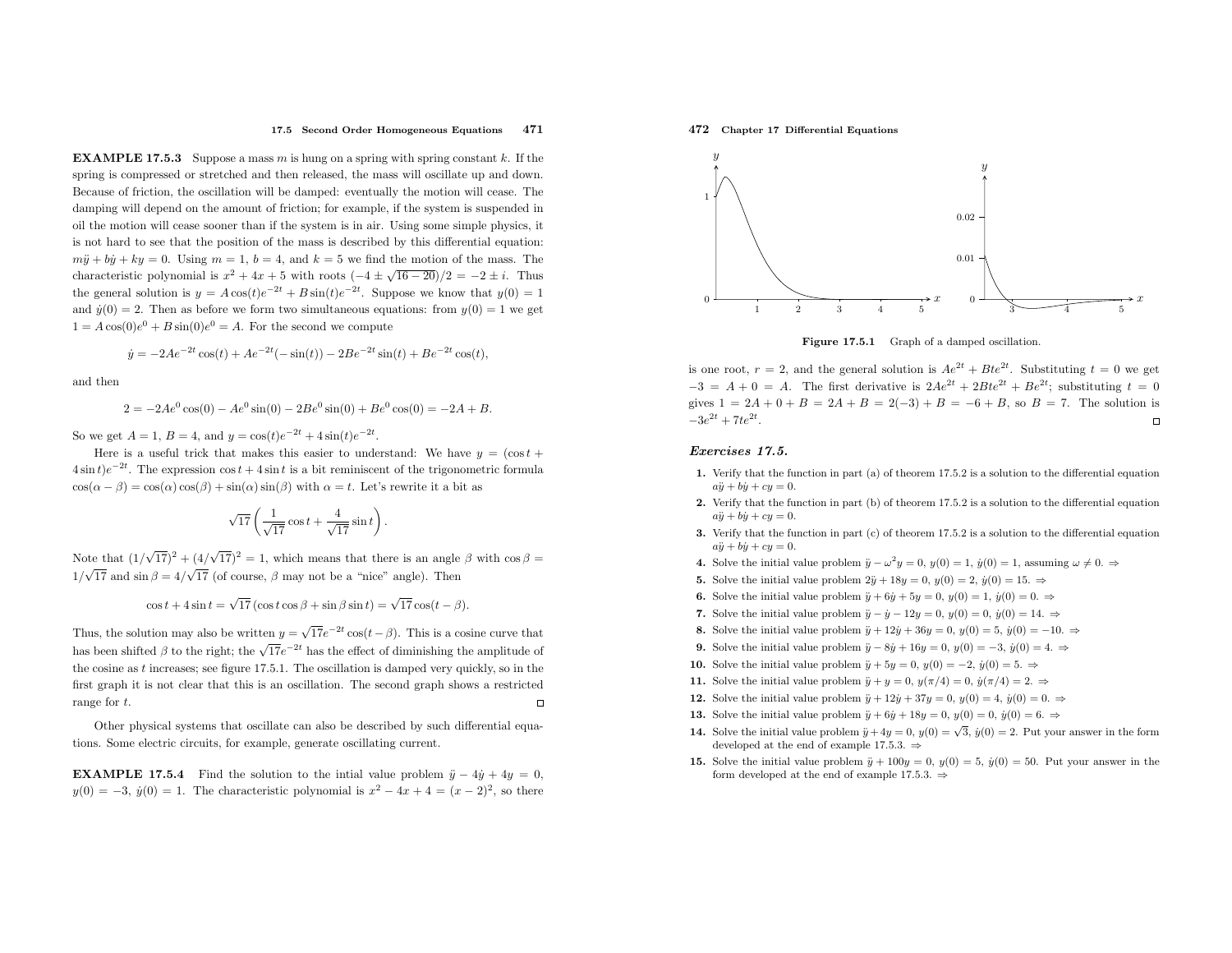#### 17.6 Second Order Linear Equations <sup>473</sup>

- **16.** Solve the initial value problem  $\ddot{y} + 4\dot{y} + 13y = 0$ ,  $y(0) = 1$ ,  $\dot{y}(0) = 1$ . Put your answer in the form developed at the end of example 17.5.3.  $\Rightarrow$
- 17. Solve the initial value problem  $\ddot{y} 8\dot{y} + 25y = 0$ ,  $y(0) = 3$ ,  $\dot{y}(0) = 0$ . Put your answer in the form developed at the end of example 17.5.3.  $\Rightarrow$
- 18. A mass-spring system  $m\ddot{y} + b\dot{y} + ky$  has  $k = 29$ ,  $b = 4$ , and  $m = 1$ . At time  $t = 0$  the position is  $\dot{y}(0) = 2$  and the valenty is  $\dot{y}(0) = 1$ . Find  $y(t) = 1$ is  $y(0) = 2$  and the velocity is  $\dot{y}(0) = 1$ . Find  $y(t) \Rightarrow$
- 19. A mass-spring system  $m\ddot{y} + b\dot{y} + ky$  has  $k = 24$ ,  $b = 12$ , and  $m = 3$ . At time  $t = 0$  the position is  $y(0) = 0$  and the velocity is  $\dot{y}(0) = -1$ . Find  $y(t) \Rightarrow$
- **20.** Consider the differential equation  $a\ddot{y} + b\dot{y} = 0$ , with a and b both non-zero. Find the general solution by the method of this section. Now let  $q = \dot{y}$ ; the equation may be written as  $a\dot{g} + b\dot{g} = 0$ , a first order linear homogeneous equation. Solve this for  $g$ , then use the relationship  $g = \dot{y}$  to find  $y$ .
- **21.** Suppose that  $y(t)$  is a solution to  $a\ddot{y} + b\dot{y} + cy = 0$ ,  $y(t_0) = 0$ ,  $\dot{y}(t_0) = 0$ . Show that  $y(t) = 0$ .

#### 17.66 SECOND ORDER LINEAR EQUATIONS

Now we consider second order equations of the form  $a\ddot{y} + b\dot{y} + cy = f(t)$ , with a, b, and c constant. Of course, if  $a = 0$  this is really a first order equation, so we assume  $a \neq 0$ . Also, much as in exercise 20 of section 17.5, if  $c = 0$  we can solve the related first order equation  $a\dot{h} + bh = f(t)$ , and then solve  $h = \dot{y}$  for y. So we will only examine examples in which  $c \neq 0$ .

Suppose that  $y_1(t)$  and  $y_2(t)$  are solutions to  $a\ddot{y} + b\dot{y} + cy = f(t)$ , and consider the function  $h = y_1 - y_2$ . We substitute this function into the left hand side of the differential equation and simplify:

$$
a(y_1 - y_2)'' + b(y_1 - y_2)' + c(y_1 - y_2) = ay_1'' + by_1' + cy_1 - (ay_2'' + by_2' + cy_2) = f(t) - f(t) = 0.
$$

So h is a solution to the homogeneous equation  $a\ddot{y} + b\dot{y} + cy = 0$ . Since we know how to find all such  $h$ , then with just one particular solution  $y_2$  we can express all possible solutions  $y_1$ , namely,  $y_1 = h + y_2$ , where now h is the general solution to the homogeneous equation. Of course, this is exactly how we approached the first order linear equation.

To make use of this observation we need a method to find a single solution  $y_2$ . This turns out to be somewhat more difficult than the first order case, but if  $f(t)$  is of a certain simple form, we can find <sup>a</sup> solution using the method of undetermined coefficients, sometimes more whimsically called the method of judicious guessing.

**EXAMPLE 17.6.1** Solve the differential equation  $\ddot{y} - \dot{y} - 6y = 18t^2 + 5$ . The general solution of the homogeneous equation is  $Ae^{3t} + Be^{-2t}$ . We guess that a solution to the non-homogeneous equation might look like  $f(t)$  itself, namely, a quadratic  $y = at^2 + bt + c$ .

#### 474 Chapter <sup>17</sup> Differential Equations

Substituting this guess into the differential equation we get

$$
\ddot{y} - \dot{y} - 6y = 2a - (2at + b) - 6(at^2 + bt + c) = -6at^2 + (-2a - 6b)t + (2a - b - 6c).
$$

We want this to equal  $18t^2 + 5$ , so we need

 $-6a = 18$  $-2a - 6b = 0$  $2a - b - 6c = 5$ 

This is a system of three equations in three unknowns and is not hard to solve:  $a = -3$ ,  $b = 1, c = -2$ . Thus the general solution to the differential equation is  $Ae^{3t} + Be^{-2t} 3t^2 + t - 2.$  $\Box$ 

So the "judicious guess" is a function with the same form as  $f(t)$  but with undetermined (or better, yet to be determined) coefficients. This works whenever  $f(t)$  is a polynomial.

**EXAMPLE 17.6.2** Consider the initial value problem  $m\ddot{y} + ky = -mg$ ,  $y(0) = 2$ ,  $\dot{y}(0) = 50$ . The left hand side represents a mass-spring system with no damping, i.e.,  $b = 0$ . Unlike the homogeneous case, we now consider the force due to gravity,  $-mg$ , assuming the spring is vertical at the surface of the earth, so that  $q = 980$ . To be specific, let us take  $m = 1$  and  $k = 100$ . The general solution to the homogeneous equation is  $A\cos(10t) + B\sin(10t)$ . For the solution to the non-homogeneous equation we guess simply a constant  $y = a$ , since  $-mg = -980$  is a constant. Then  $\ddot{y} + 100y = 100a$  so  $a = -980/100 = -9.8$ . The desired general solution is then  $A \cos(10t) + B \sin(10t) - 9.8$ . Substituting the initial conditions we get

$$
2 = A - 9.8
$$

$$
50 = 10B
$$

so  $A = 11.8$  and  $B = 5$  and the solution is  $11.8 \cos(10t) + 5 \sin(10t) - 9.8$ .

More generally, this method can be used when a function similar to  $f(t)$  has derivatives that are also similar to  $f(t)$ ; in the examples so far, since  $f(t)$  was a polynomial, so were its derivatives. The method will work if  $f(t)$  has the form  $p(t)e^{\alpha t}\cos(\beta t) + q(t)e^{\alpha t}\sin(\beta t)$ , where  $p(t)$  and  $q(t)$  are polynomials; when  $\alpha = \beta = 0$  this is simply  $p(t)$ , a polynomial. In the most genera<sup>l</sup> form it is not simple to describe the appropriate judicious guess; we content ourselves with some examples to illustrate the process.

 $\Box$ 

**EXAMPLE 17.6.3** Find the general solution to  $\ddot{y} + 7\dot{y} + 10y = e^{3t}$ . The characteristic equation is  $r^2 + 7r + 10 = (r + 5)(r + 2)$ , so the solution to the homogeneous equation is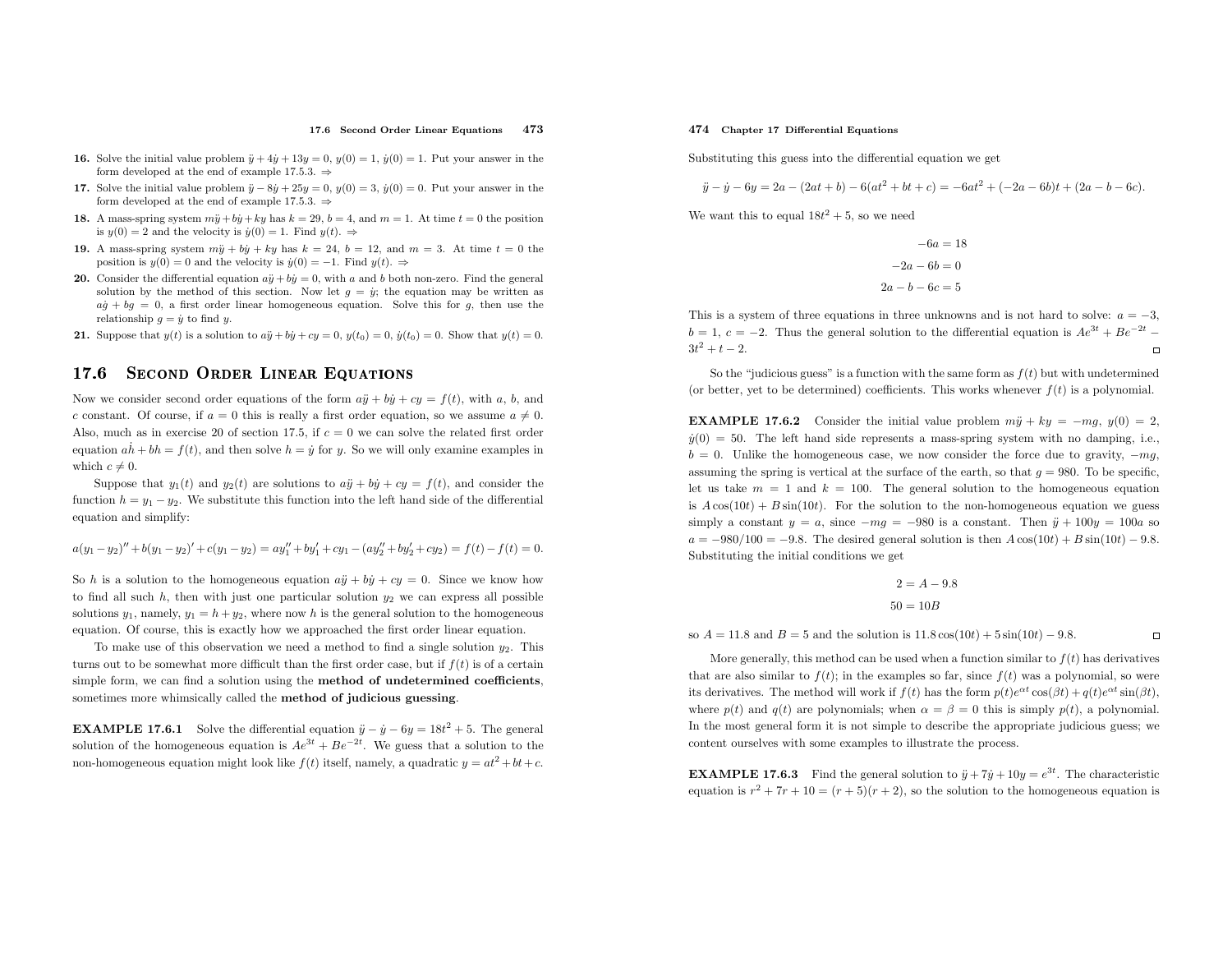#### 17.6 Second Order Linear Equations <sup>475</sup>

 $\Box$ 

 $\Box$ 

 $Ae^{-5t} + Be^{-2t}$ . For a particular solution to the inhomogeneous equation we guess  $Ce^{3t}$ . Substituting we get

$$
9Ce^{3t} + 21Ce^{3t} + 10Ce^{3t} = e^{3t}40C.
$$

When  $C = 1/40$  this is equal to  $f(t) = e^{3t}$ , so the solution is  $Ae^{-5t} + Be^{-2t} + (1/40)e^{3t}$ .

**EXAMPLE 17.6.4** Find the general solution to  $\ddot{y} + 7\dot{y} + 10y = e^{-2t}$ . Following the last example we might guess  $Ce^{-2t}$ , but since this is a solution to the homogeneous equation it cannot work. Instead we guess  $Cte^{-2t}$ . Then

$$
(-2Ce^{-2t} - 2Ce^{-2t} + 4Cte^{-2t}) + 7(Ce^{-2t} - 2Cte^{-2t}) + 10Cte^{-2t} = e^{-2t}(-3C).
$$

Then 
$$
C = -1/3
$$
 and the solution is  $Ae^{-5t} + Be^{-2t} - (1/3)te^{-2t}$ .

In general, if  $f(t) = e^{kt}$  and k is one of the roots of the characteristic equation, then we guess  $Cte^{kt}$  instead of  $Ce^{kt}$ . If k is the only root of the characteristic equation, then  $Cte^{kt}$  will not work, and we must guess  $Ct^2e^{kt}$ .

**EXAMPLE 17.6.5** Find the general solution to  $\ddot{y} - 6\dot{y} + 9y = e^{3t}$ . The characteristic equation is  $r^2 - 6r + 9 = (r - 3)^2$ , so the general solution to the homogeneous equation is  $Ae^{3t} + Bte^{3t}$ . Guessing  $Ct^2e^{3t}$  for the particular solution, we get

$$
(9Ct2e3t + 6Cte3t + 6Cte3t + 2Ce3t) - 6(3Ct2e3t + 2Cte3t) + 9Ct2e3t = e3t2C.
$$

The solution is thus  $Ae^{3t} + Bte^{3t} + (1/2)t^2e^{3t}$ .

It is common in various physical systems to encounter an  $f(t)$  of the form  $a \cos(\omega t) +$  $b\sin(\omega t)$ .

**EXAMPLE 17.6.6** Find the general solution to  $\ddot{y} + 6\dot{y} + 25y = \cos(4t)$ . The roots of the characteristic equation are  $-3 \pm 4i$ , so the solution to the homogeneous equation is  $e^{-3t}(A\cos(4t) + B\sin(4t))$ . For a particular solution, we guess  $C\cos(4t) + D\sin(4t)$ . Substituting as usual:

 $(-16C\cos(4t) + -16D\sin(4t)) + 6(-4C\sin(4t) + 4D\cos(4t)) + 25(C\cos(4t) + D\sin(4t))$  $= (24D + 9C)\cos(4t) + (-24C + 9D)\sin(4t).$ 

To make this equal to  $cos(4t)$  we need

$$
24D + 9C = 1
$$

$$
9D - 24C = 0
$$

which gives  $C = 1/73$  and  $D = 8/219$ . The full solution is then  $e^{-3t}(A\cos(4t) + B\sin(4t)) +$  $(1/73)\cos(4t) + (8/219)\sin(4t).$ 

#### 476 Chapter <sup>17</sup> Differential Equations

The function  $e^{-3t}(A\cos(4t) + B\sin(4t))$  is a damped oscillation as in example 17.5.3, while  $(1/73)\cos(4t) + (8/219)\sin(4t)$  is a simple undamped oscillation. As t increases, the sum  $e^{-3t}(A\cos(4t) + B\sin(4t))$  approaches zero, so the solution

$$
e^{-3t}(A\cos(4t) + B\sin(4t)) + (1/73)\cos(4t) + (8/219)\sin(4t)
$$

becomes more and more like the simple oscillation  $(1/73)\cos(4t) + (8/219)\sin(4t)$ —notice that the initial conditions don't matter to this long term behavior. The damped portion is called the transient part of the solution, and the simple oscillation is called the steady state part of the solution. <sup>A</sup> <sup>p</sup>hysical example is <sup>a</sup> mass-spring system. If the only force on the mass is due to the spring, then the behavior of the system is <sup>a</sup> damped oscillation. If in addition an external force is applied to the mass, and if the force varies according to a function of the form  $a \cos(\omega t) + b \sin(\omega t)$ , then the long term behavior will be a simple oscillation determined by the steady state part of the genera<sup>l</sup> solution; the initial position $\Box$ of the mass will not matter.

As with the exponential form, such <sup>a</sup> simple guess may not work.

**EXAMPLE 17.6.7** Find the general solution to  $\ddot{y} + 16y = -\sin(4t)$ . The roots of the characteristic equation are  $\pm 4i$ , so the solution to the homogeneous equation is  $A\cos(4t) + B\sin(4t)$ . Since both  $\cos(4t)$  and  $\sin(4t)$  are solutions to the homogeneous equation,  $C \cos(4t) + D \sin(4t)$  is also, so it cannot be a solution to the non-homogeneous equation. Instead, we guess  $Ct \cos(4t) + Dt \sin(4t)$ . Then substituting:

$$
(-16Ct\cos(4t) - 16D\sin(4t) + 8D\cos(4t) - 8C\sin(4t))) + 16(Ct\cos(4t) + Dt\sin(4t))
$$
  
= 8D\cos(4t) - 8C\sin(4t).

Thus  $C = 1/8$ ,  $D = 0$ , and the solution is  $C \cos(4t) + D \sin(4t) + (1/8)t \cos(4t)$ .  $\Box$ 

In general, if  $f(t) = a \cos(\omega t) + b \sin(\omega t)$ , and  $\pm \omega i$  are the roots of the characteristic equation, then instead of  $C \cos(\omega t) + D \sin(\omega t)$  we guess  $Ct \cos(\omega t) + Dt \sin(\omega t)$ .

#### Exercises 17.6.

Find the genera<sup>l</sup> solution to the differential equation.

1.  $\ddot{y} - 10\dot{y} + 25y = \cos t \Rightarrow$ 2.  $\ddot{y} + 2\sqrt{2}\dot{y} + 2y = 10 \Rightarrow$ 3.  $\ddot{y} + 16y = 8t^2 + 3t - 4 \Rightarrow$ 4.  $\ddot{y} + 2y = \cos(5t) + \sin(5t) \Rightarrow$ 5.  $\ddot{y} - 2\dot{y} + 2y = e^{2t} \Rightarrow$ 6.  $\ddot{y} - 6y + 13 = 1 + 2t + e^{-t} \Rightarrow$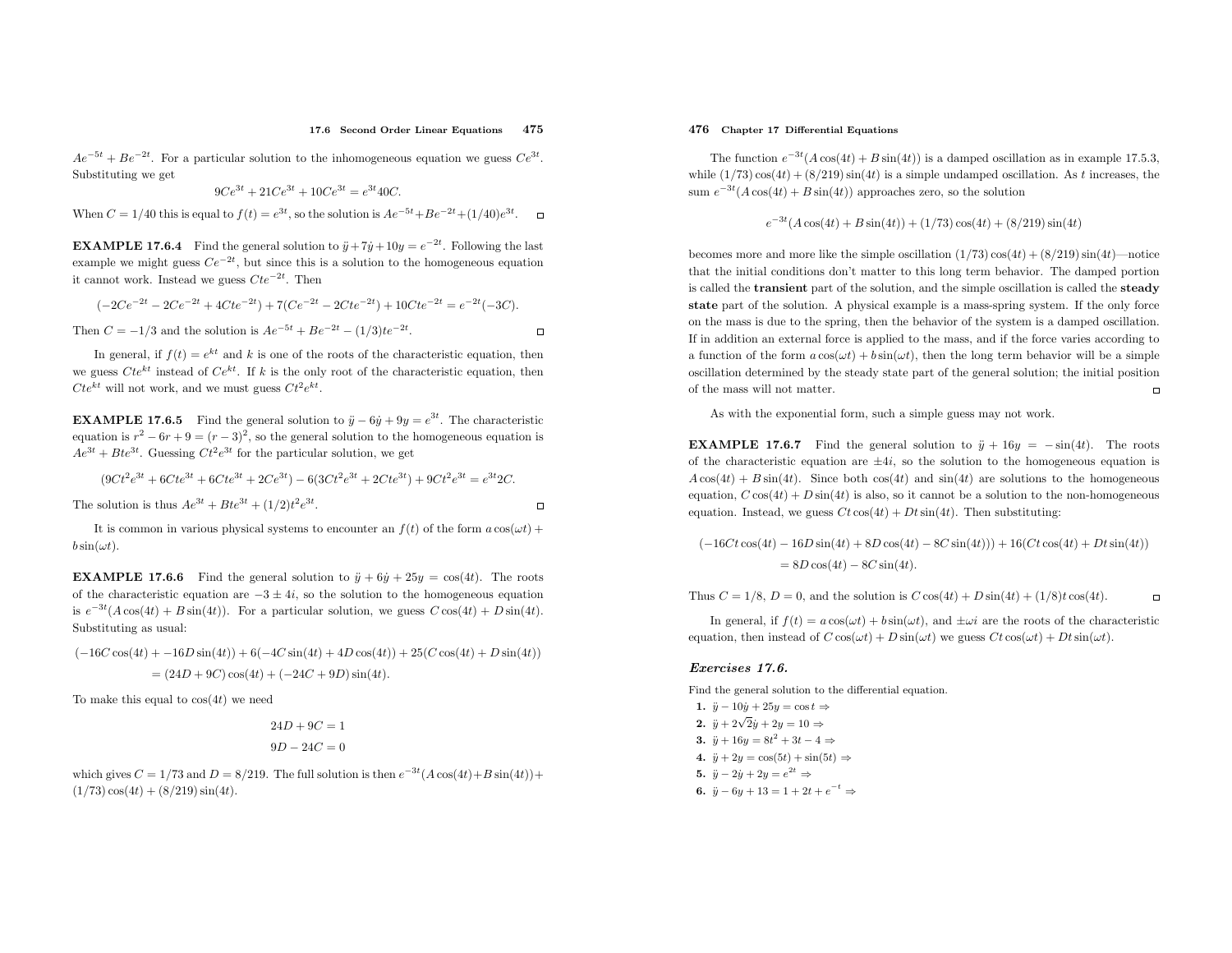17.7 Second Order Linear Equations, take two<sup>477</sup>

7.  $\ddot{y} + \dot{y} - 6y = e^{-3t} \Rightarrow$ 

- 8.  $\ddot{y} 4\dot{y} + 3y = e^{3t} \Rightarrow$
- 9.  $\ddot{y} + 16y = \cos(4t) \Rightarrow$
- 10.  $\ddot{y} + 9y = 3\sin(3t) \Rightarrow$
- 11.  $\ddot{y} + 12\dot{y} + 36y = 6e^{-6t} \Rightarrow$
- 12.  $\ddot{y} 8\dot{y} + 16y = -2e^{4t} \Rightarrow$
- 13.  $\ddot{y} + 6\dot{y} + 5y = 4 \Rightarrow$
- 14.  $\ddot{y} \dot{y} 12y = t \Rightarrow$
- 15.  $\ddot{y} + 5y = 8 \sin(2t) \Rightarrow$
- 16.  $\ddot{y} 4y = 4e^{2t} \Rightarrow$
- Solve the initial value problem.
- 17.  $\ddot{y} y = 3t + 5$ ,  $y(0) = 0$ ,  $\dot{y}(0) = 0 \Rightarrow$
- 18.  $\ddot{y} + 9y = 4t, y(0) = 0, \dot{y}(0) = 0 \Rightarrow$
- 19.  $\ddot{y} + 12\dot{y} + 37y = 10e^{-4t}, y(0) = 4, \dot{y}(0) = 0 \Rightarrow$
- **20.**  $\ddot{y} + 6\dot{y} + 18y = \cos t \sin t$ ,  $y(0) = 0$ ,  $\dot{y}(0) = 2$  ⇒
- 21. Find the solution for the mass-spring equation  $\ddot{y} + 4\dot{y} + 29y = 689 \cos(2t)$ .  $\Rightarrow$
- 22. Find the solution for the mass-spring equation  $3\ddot{y} + 12\dot{y} + 24y = 2\sin t$ .  $\Rightarrow$
- 23. Consider the differential equation  $m\ddot{y} + b\dot{y} + ky = \cos(\omega t)$ , with  $m, b$ , and k all positive and  $k^2 \le 2m\hbar$ , this constituence and leave all positive and the state of the state of the state of the state of the stat  $b^2 < 2mk$ ; this equation is a model for a damped mass-spring system with external driving force  $cos(\omega t)$ . Show that the steady state part of the solution has amplitude

$$
\frac{1}{\sqrt{(k-m\omega^2)^2 + \omega^2 b}}
$$

Show that this amplitude is largest when  $\omega = \frac{\sqrt{4mk - 2b^2}}{2m}$ . This is the **resonant frequency** of the system.

2

#### 17.7Se
ond Order Linear Equations, take two

The method of the last section works only when the function  $f(t)$  in  $a\ddot{y} + b\dot{y} + cy = f(t)$ has a particularly nice form, namely, when the derivatives of f look much like f itself. In other cases we can try variation of parameters as we did in the first order case.

Since as before  $a \neq 0$ , we can always divide by a to make the coefficient of  $\ddot{y}$  equal to 1. Thus, to simplify the discussion, we assume  $a = 1$ . We know that the differential equation  $\ddot{y} + b\dot{y} + cy = 0$  has a general solution  $Ay_1 + By_2$ . As before, we guess a particular solution to  $\ddot{y} + b\dot{y} + cy = f(t)$ ; this time we use the guess  $y = u(t)y_1 + v(t)y_2$ . Compute the derivatives:

$$
\dot{y} = \dot{u}y_1 + u\dot{y}_1 + \dot{v}y_2 + v\dot{y}_2
$$
  

$$
\ddot{y} = \ddot{u}y_1 + \dot{u}\dot{y}_1 + \dot{u}\dot{y}_1 + u\ddot{y}_1 + \ddot{v}y_2 + \dot{v}\dot{y}_2 + \dot{v}\dot{y}_2 + v\ddot{y}_2.
$$

## 478 Chapter <sup>17</sup> Differential Equations

Now substituting:

$$
\ddot{y} + b\dot{y} + cy = \ddot{u}y_1 + \dot{u}\dot{y}_1 + \dot{u}\dot{y}_1 + \ddot{v}\dot{y}_2 + \ddot{v}\dot{y}_2 + \dot{v}\dot{y}_2 + \ddot{v}\dot{y}_2 + \ddot{v}\dot{y}_2
$$
  
+  $b\dot{u}y_1 + b\dot{u}\dot{y}_1 + \dot{v}\dot{y}_2 + \dot{v}\dot{y}_2 + c\dot{u}y_1 + c\dot{v}y_2$   
=  $(u\ddot{y}_1 + b\dot{u}\dot{y}_1 + c\dot{u}\dot{y}_1 + (\dot{v}\ddot{y}_2 + b\dot{v}\dot{y}_2 + c\dot{v}\dot{y}_2)$   
+  $b(\dot{u}y_1 + \dot{v}y_2) + (\ddot{u}y_1 + \dot{u}\dot{y}_1 + \ddot{v}\dot{y}_2 + \dot{v}\dot{y}_2) + (\dot{u}\dot{y}_1 + \dot{v}\dot{y}_2)$   
=  $0 + 0 + b(\dot{u}y_1 + \dot{v}y_2) + (\ddot{u}y_1 + \dot{u}\dot{y}_1 + \ddot{v}\dot{y}_2 + \dot{v}\dot{y}_2) + (\dot{u}\dot{y}_1 + \dot{v}\dot{y}_2)$ 

The first two terms in parentheses are zero because  $y_1$  and  $y_2$  are solutions to the associated homogeneous equation. Now we engage in some wishful thinking. If  $\dot{u}y_1 + \dot{v}y_2 = 0$  then also  $\ddot{u}y_1 + \dot{u}y_1 + \ddot{v}y_2 + \dot{v}y_2 = 0$ , by taking derivatives of both sides. This reduces the entire expression to  $\dot{u}\dot{y}_1 + \dot{v}\dot{y}_2$ . We want this to be  $f(t)$ , that is, we need  $\dot{u}\dot{y}_1 + \dot{v}\dot{y}_2 = f(t)$ . So we would very much like these equations to be true:

$$
\dot{u}y_1 + \dot{v}y_2 = 0
$$
  

$$
\dot{u}\dot{y}_1 + \dot{v}\dot{y}_2 = f(t).
$$

This is a system of two equations in the two unknowns  $\dot{u}$  and  $\dot{v}$ , so we can solve as usual to get  $\dot{u} = g(t)$  and  $\dot{v} = h(t)$ . Then we can find u and v by computing antiderivatives. This is of course the sticking point in the whole <sup>p</sup>lan, since the antiderivatives may be impossible to find. Nevertheless, this sometimes works out and is worth <sup>a</sup> try.

**EXAMPLE 17.7.1** Consider the equation  $\ddot{y} - 5\dot{y} + 6y = \sin t$ . We can solve this by the method of undetermined coefficients, but we will use variation of parameters. The solutionto the homogeneous equation is  $Ae^{2t} + Be^{3t}$ , so the simultaneous equations to be solved are

> $\dot{u}e^{2t} + \dot{v}e^{3t} = 0$  $2\dot{u}e^{2t} + 3\dot{v}e^{3t} = \sin t.$

If we multiply the first equation by <sup>2</sup> and subtract it from the second equation we get

$$
\dot{v}e^{3t} = \sin t
$$

$$
\dot{v} = e^{-3t}\sin t
$$

$$
v = -\frac{1}{10}(3\sin t + \cos t)e^{-3t}
$$

,

using integration by parts. Then from the first equation:

$$
\dot{u} = -e^{-2t}\dot{v}e^{3t} = -e^{-2t}e^{-3t}\sin(t)e^{3t} = -e^{-2t}\sin t
$$

$$
u = \frac{1}{5}(2\sin t + \cos t)e^{-2t}.
$$